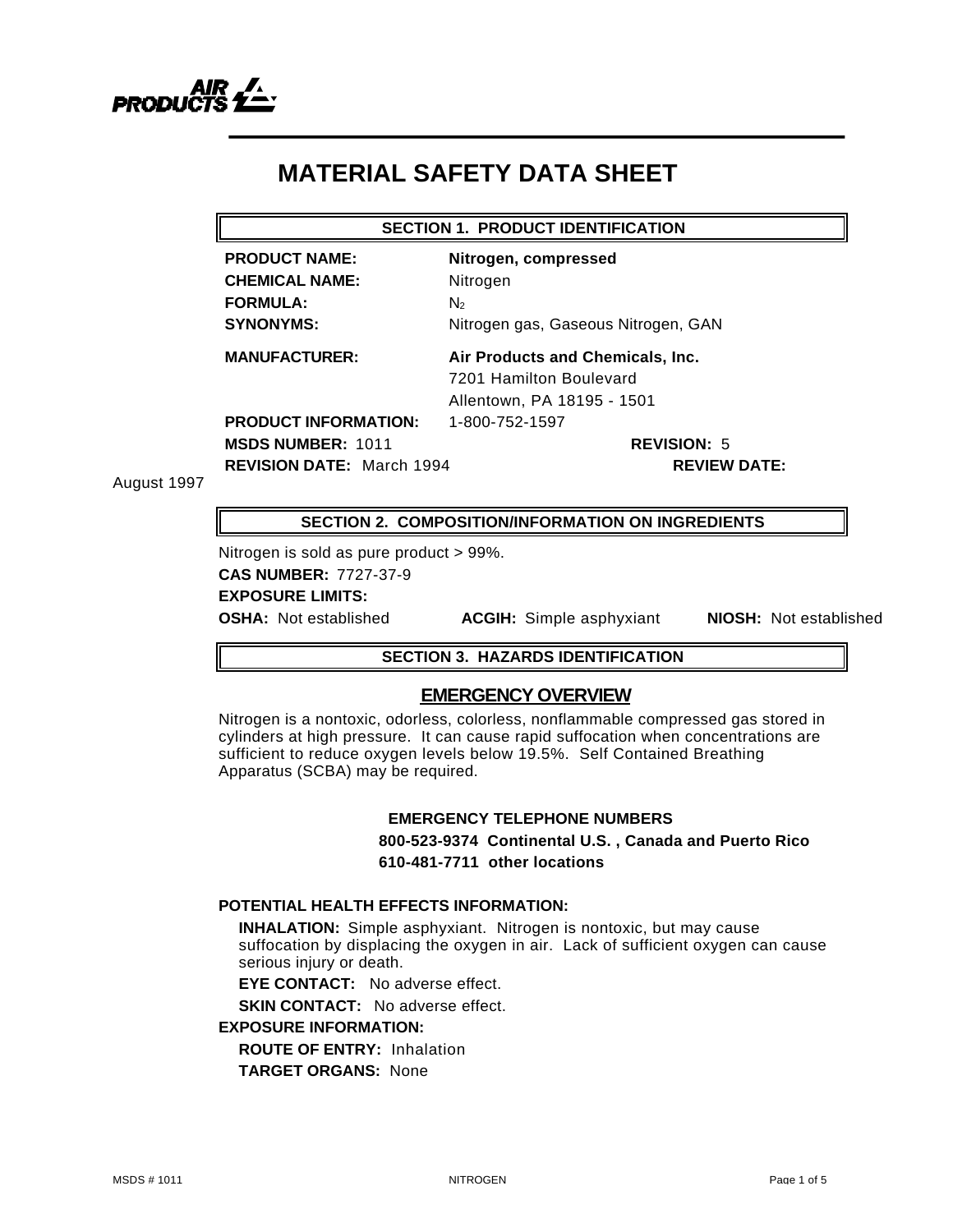# **EFFECT:** Asphyxiation (suffocation)

**SYMPTOMS:** Exposure to an oxygen deficient atmosphere (<19.5%) may cause dizziness, drowsiness, nausea, vomiting, excess salivation, diminished mental alertness, loss of consciousness and death. Exposure to atmospheres containing 8-10% or less oxygen will bring about unconsciousness without warning and so quickly that the individuals cannot help themselves.

# **MEDICAL CONDITIONS AGGRAVATED BY OVEREXPOSURE:** None

**CARCINOGENIC POTENTIAL:** Nitrogen is not listed as a carcinogen or potential carcinogen by NTP, IARC, or OSHA .

# **SECTION 4. FIRST AID**

**INHALATION:** Persons suffering from lack of oxygen should be moved to fresh air. If victim is not breathing, administer artificial respiration. If breathing is difficult, administer oxygen. Obtain prompt medical attention.

**EYE CONTACT:** Not applicable.

**SKIN CONTACT:** Not applicable.

# **SECTION 5. FIRE AND EXPLOSION**

**FLASH POINT: AUTOIGNITION: FLAMMABLE LIMITS:**

Not applicable **Nonflammable** Nonflammable **Nonflammable** Nonflammable

**EXTINGUISHING MEDIA:** Nitrogen is nonflammable and does not support combustion. Use extinguishing media appropriate for the surrounding fire.

**HAZARDOUS COMBUSTION PRODUCTS:** None

**SPECIAL FIRE FIGHTING INSTRUCTIONS:** Nitrogen is a simple asphyxiant. If possible, remove nitrogen cylinders from fire area or cool with water. SCBA may be required by rescue workers.

**UNUSUAL FIRE AND EXPLOSION HAZARDS:** Upon exposure to intense heat or flame cylinder may vent rapidly and/or rupture violently. Most cylinders are designed to vent contents when exposed to elevated temperatures. Pressure in a container can build up due to heat and it may rupture if pressure relief devices should fail to function.

# **SECTION 6. ACCIDENTAL RELEASE MEASURES**

Evacuate all personnel from affected area. Increase ventilation to release area and monitor oxygen level. Use appropriate protective equipment (SCBA). If leak is from container or its valve, call the Air Products emergency telephone number. If leak is in user's system close cylinder valve and vent pressure before attempting repairs.

# **SECTION 7. HANDLING AND STORAGE**

**STORAGE:** Cylinders should be stored upright in a well-ventilated, secure area, protected from the weather. Storage area temperatures should not exceed 125 °F (52 °C) and area should be free of combustible materials. Storage should be away from heavily traveled areas and emergency exits. Avoid areas where salt or other corrosive materials are present. Valve protection caps and valve outlet seals should remain on cylinders not connected for use. Separate full from empty cylinders. Avoid excessive inventory and storage time. Use a first-in first-out system. Keep good inventory records.

**HANDLING:** Do not drag, roll, or slide cylinder. Use a suitable handtruck designed for cylinder movement. Never attempt to lift a cylinder by its cap. Secure cylinders at all times while in use. Use a pressure reducing regulator or separate control valve to safely discharge gas from cylinder. Use a check valve to prevent reverse flow into cylinder. Do not overheat cylinder to increase pressure or discharge rate. If user experiences any difficulty operating cylinder valve, discontinue use and contact supplier. Never insert an object (e.g., wrench, screwdriver, pry bar, etc.) into valve cap openings. Doing so may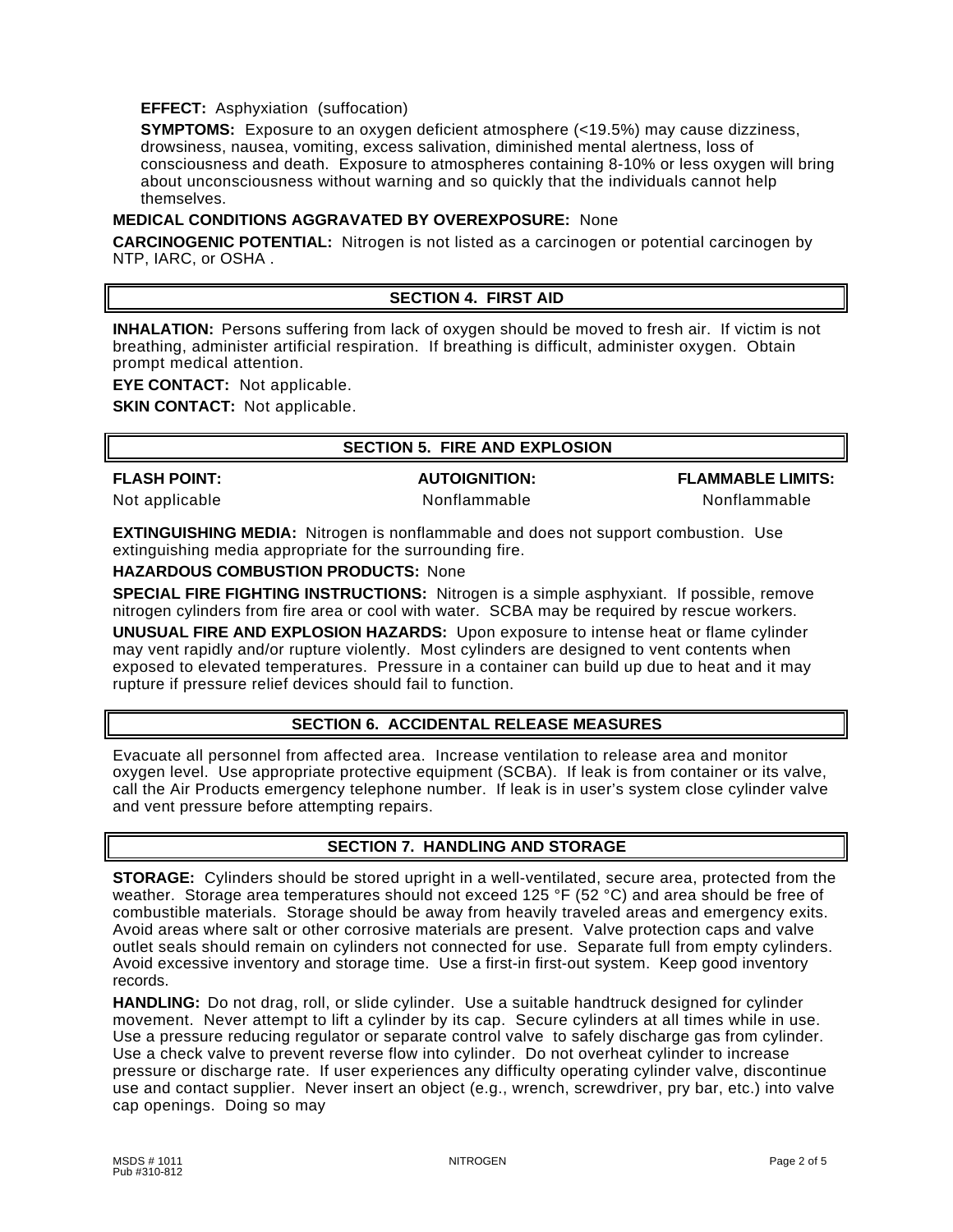damage valve causing a leak to occur. Use a special cap wrench or adjustable strap-wrench to remove over-tight or rusted caps.

Nitrogen is compatible with all common materials of construction. Pressure requirements should be considered when selecting materials and designing systems.

**SPECIAL REQUIREMENTS:** Always store and handle compressed gases in accordance with Compressed Gas Association, Inc. (ph. 703-412-0900) pamphlet CGA P-1, *Safe Handling of Compressed Gases in Containers.* Local regulations may require specific equipment for storage or use.

**CAUTION:** Users of nitrogen must be aware of the hazards caused by the accumulation of high concentrations, especially in confined spaces. Compliance with OSHA regulations, especially 29 CFR 1910.146 (confined space entry), is essential

# **SECTION 8. PERSONAL PROTECTION / EXPOSURE CONTROL**

**ENGINEERING CONTROLS:** Provide good ventilation and/or local exhaust to prevent accumulation of high concentrations of gas. Oxygen levels in work area should be monitored to ensure they do not fall below 19.5%.

#### **RESPIRATORY PROTECTION:**

GENERAL USE: None required.

EMERGENCY: Use SCBA or positive pressure air line with mask and escape pack in areas where oxygen concentration is less than 19.5%. Air purifying respirators will not provide protection.

**OTHER PROTECTIVE EQUIPMENT:** Safety glasses. Safety shoes and leather work gloves are recommended when handling cylinders.

# **SECTION 9. PHYSICAL AND CHEMICAL PROPERTIES**

**APPEARANCE:** Colorless gas **ODOR:** Odorless **MOLECULAR WEIGHT:** 28.01 **BOILING POINT (1 Atm):** -320.4 °F (-195.8 °C) **SPECIFIC GRAVITY (Air =1):** 0.967 **SPECIFIC VOLUME** (at 70 °F (21.1 °C) and 1 atm): 13.81 ft<sup>3</sup>/lb (0.867m<sup>3</sup>/kg) **FREEZING POINT/MELTING POINT:** -345.8 °F (-209.9 °C) **VAPOR PRESSURE:** Not applicable at 70 °F **GAS DENSITY (at 70 °F (21.1 °C) and 1 atm):** 0.072 lb/ft<sup>3</sup> (1.153 kg/m<sup>3</sup>) **SOLUBILITY IN WATER (Vol./Vol. at 32°F (0°C)):** 0.023

# **SECTION 10. STABILITY AND REACTIVITY**

**CHEMICAL STABILITY:** Stable **CONDITIONS TO AVOID:** None **INCOMPATIBILITY:** None **HAZARDOUS DECOMPOSITION PRODUCTS:** None **HAZARDOUS POLYMERIZATION:** Will not occur.

### **SECTION 11. TOXICOLOGICAL INFORMATION**

Nitrogen is a simple asphyxiant.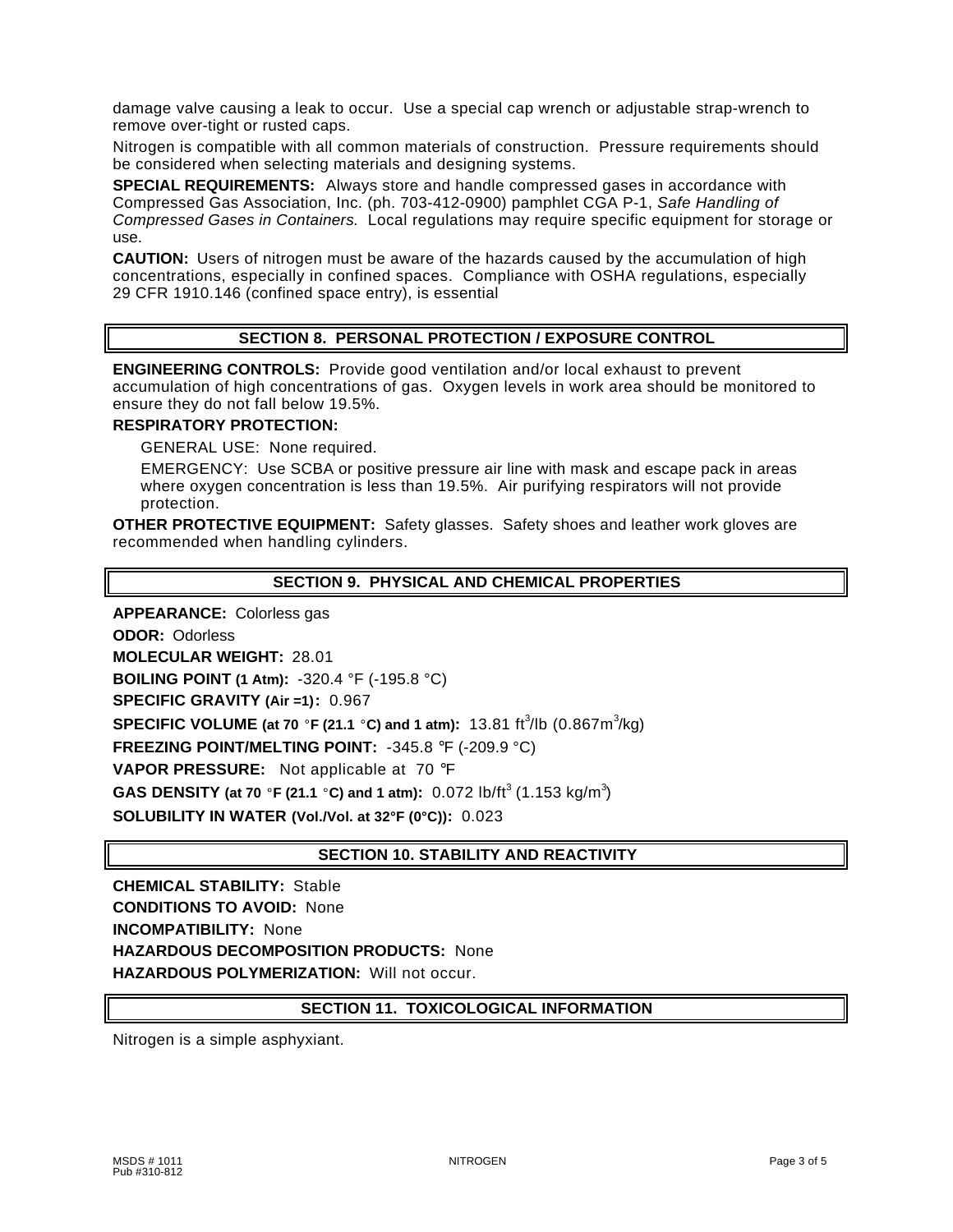# **SECTION 12. ECOLOGICAL INFORMATION**

The atmosphere contains approximately 78% nitrogen. No adverse ecological effects are expected. Nitrogen does not contain any Class I or Class II ozone depleting chemicals. Nitrogen is not listed as a marine pollutant by DOT (49 CFR 171).

# **SECTION 13. DISPOSAL**

**UNUSED PRODUCT / EMPTY CONTAINER:** Return cylinder and unused product to supplier. Do not attempt to dispose of residual or unused quantities.

**DISPOSAL:** For emergency disposal, secure the cylinder and slowly discharge gas to the atmosphere in a well ventilated area or outdoors.

# **SECTION 14. TRANSPORT INFORMATION**

**DOT SHIPPING NAME:** Nitrogen, Compressed **IDENTIFICATION NUMBER:** UN1066

**DOT HAZARD CLASS:** 2.2 **DOT SHIPPING LABEL:** Nonflammable Gas

**REPORTABLE QUANTITY (RQ):** None

**SPECIAL SHIPPING INFORMATION:** Cylinders should be transported in a secure upright position in a well ventilated truck. Never transport in passenger compartment of a vehicle.

Compressed gas cylinders shall not be refilled except by qualified producers of compressed gases. Shipment of a compressed gas cylinder which has not been filled by the owner or with the owner's written consent is a violation of federal law.

# **SECTION 15. REGULATORY INFORMATION**

### **U.S. FEDERAL REGULATIONS:**

# **ENVIRONMENTAL PROTECTION AGENCY (EPA):**

**CERCLA:** Comprehensive Environmental Response, Compensation, and Liability Act of 1980 requires notification to the National Response Center of a release of quantities of hazardous substances equal to or greater than their reportable quantities (RQ's) in 40 CFR 302.4.

CERCLA Reportable Quantity: None.

**SARA TITLE III:** Superfund Amendment and Reauthorization Act of 1986

**SECTION 302/304:** Requires emergency planning on threshold planning quantities (TPQ) and release reporting based on reportable quantities (RQ) of EPA's extremely hazardous substances (40 CFR 355).

Nitrogen is not listed as an extremely hazardous substance.

Threshold Planning Quantity (TPQ): None

**SECTIONS 311/312:** Require submission of material safety data sheets (MSDSs) and chemical inventory reporting with identification of EPA defined hazard classes. The hazard classes for this product are:

IMMEDIATE HEALTH: No PRESSURE: Yes DELAYED HEALTH: No REACTIVITY: No

FIRE: No

**SECTION 313:** Requires submission of annual reports of release of toxic chemicals that appear in 40 CFR 372.

Nitrogen does not require reporting under Section 313.